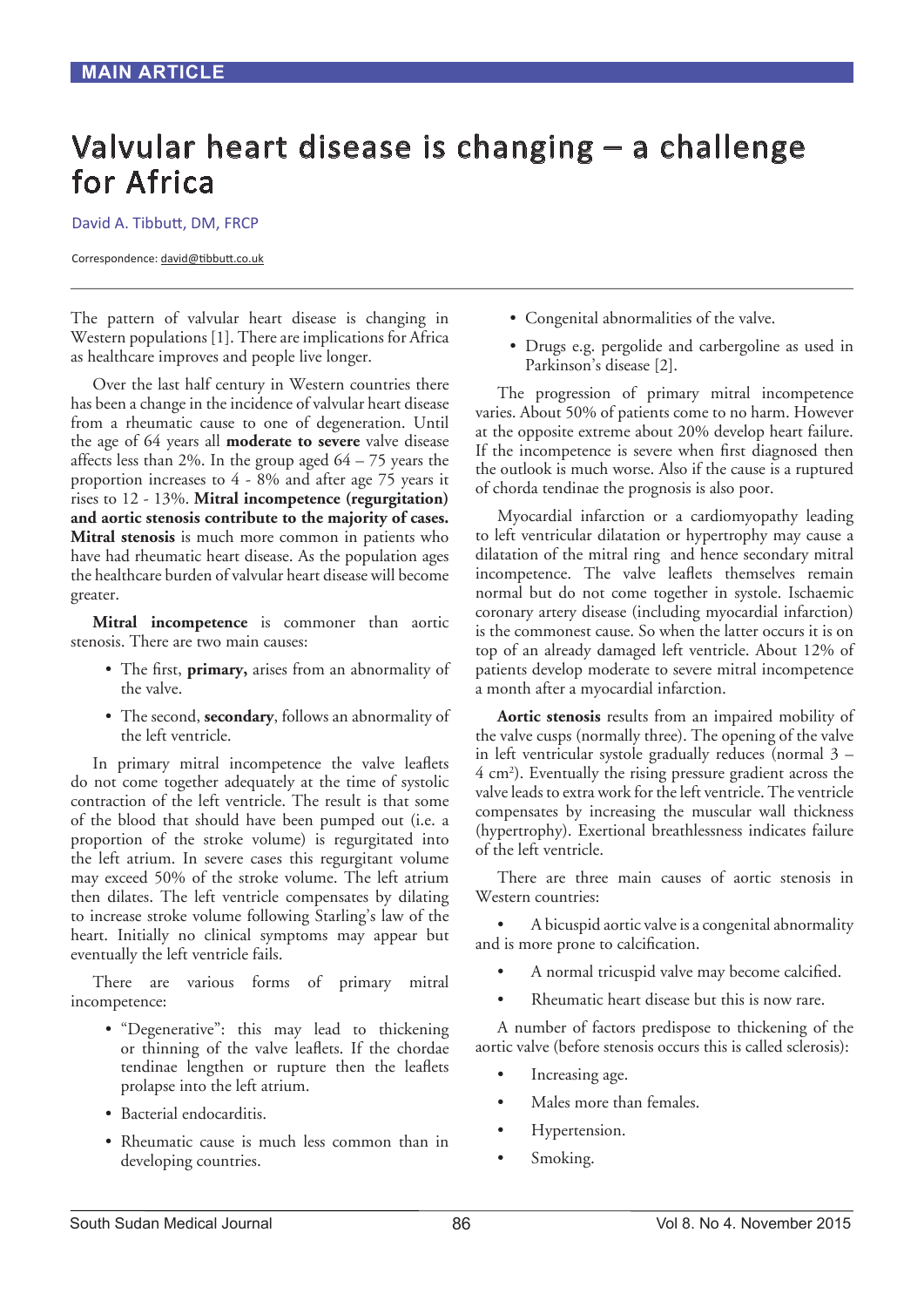- Diabetes mellitus.
- Hyperlipidaemia.

About a quarter of people over aged 65 years have a degree of aortic sclerosis. Almost 10% of these develop aortic stenosis during the next five years.

**Aortic incompetence (regurgitation)** occurs if the valve cusps do not come together closely in left ventricular diastole. The consequence is that some of the stroke volume flows back into the left ventricle in diastole. In severe cases this may reach 50% of the stroke volume putting extra strain on the left ventricle which then gradually dilates and the wall hypertrophies. For a time this creates a compensatory situation but eventually the left ventricle fails.

The underlying causes of aortic incompetence include:

- Abnormality of the valve itself e.g. congenital bicuspid structure, bacterial endocarditis.
- Aortic root abnormality especially if this is

accompanied by a dilated root as in e.g. syphilis

or Marfans syndrome.

**Mitral stenosis** results from a thickening and fusion of the valve leaflets. The opening of the valve (normal 4cm2 ) is reduced during left ventricular diastole (left atrial systole). The pressure in the left atrium rises and this chamber dilates. The lung vascular pressure rises (pulmonary hypertension). The patient becomes breathless on exercise. Wheezing may mimic bronchial asthma and hence suggest the wrong diagnosis. Finally in turn the right ventrical dilates and signs of right ventricular failure with pedal oedema and eventually ascites do occur.

The cause of mitral stenosis in Western populations is now much more likely to be a congenital abnormality whereas in a developing rheumatic fever remains the overwhelming cause.

## **The situation in Africa**

A review of valvular heart disease (rheumatic and nonrheumatic) in Africa [3] shows that **the focus remains on rheumatic heart disease.**

In Western nations valvular heart disease affects the older patient and is slow in onset. In Africa it is the young who tend to be affected and the disease progresses much more rapidly.

The Lancefield Group A streptococcus is the precipitating cause of acute rheumatic fever. In Western countries it occurs in less than 1 in 100,000 of the population whereas in Africa (e.g. Sudan) it is as common as 1 in 1,000. The reasons for this difference probably include:

- Household overcrowding, especially with increasing urbanisation, leading to closer personto-person contact.
- Patterns and / effectiveness of antibiotic use.
- Virulence of the infecting streptococcus.

A review of some of the incidences of chronic rheumatic heart disease in school children is striking:

- Nairobi (Kenya): 2.7 in 1,000
- Kinshasa (DRC): 14.3 in 1,000
- Soweto (South Africa) (1975): 6.9 20 in 1,000
- Kampala (Uganda) (2012): 14.7 in 1,000 [4]

## **What happens to the heart in acute rheumatic fever**

Echocardiographic studies indicate that severe mitral incompetence is the result of annular (the ring structure at the base of the valve) dilatation and elongation of the chordae tendinae leading to prolapse of the valve leaflet back in the direction of the left atrium. Sometimes the systolic murmur of mitral incompetence cannot be heard with the stethoscope and it is then that echocardiography is so useful.

Initially the valve leaflets are normal but later may become fibrosed and rigid adding stenosis to the incompetence.

This is what happens clinically in **acute rheumatic fever:**

- Streptococcal infection: usually a sore throat (pharyngitis).
- Up to three weeks later: fever and large joint pains and swelling.
- Fast heart rate (tachycardia) which seems greater than would be expected with the degree of fever.
- Systolic and diastolic mitral murmurs vary from time to time and frequent auscultation is mandatory.
- If pericarditis develops then a pericardial friction rub may be heard.
- Signs of heart failure suggest heart muscle damage.

However it must be appreciated that only about a quarter of patients who are found to have rheumatic valvular disease later in life give a clear history of rheumatic fever.

It is worth mentioning the importance of **rheumatic heart disease in association with pregnancy.** Where there is a significant rate of teenage pregnancy and a high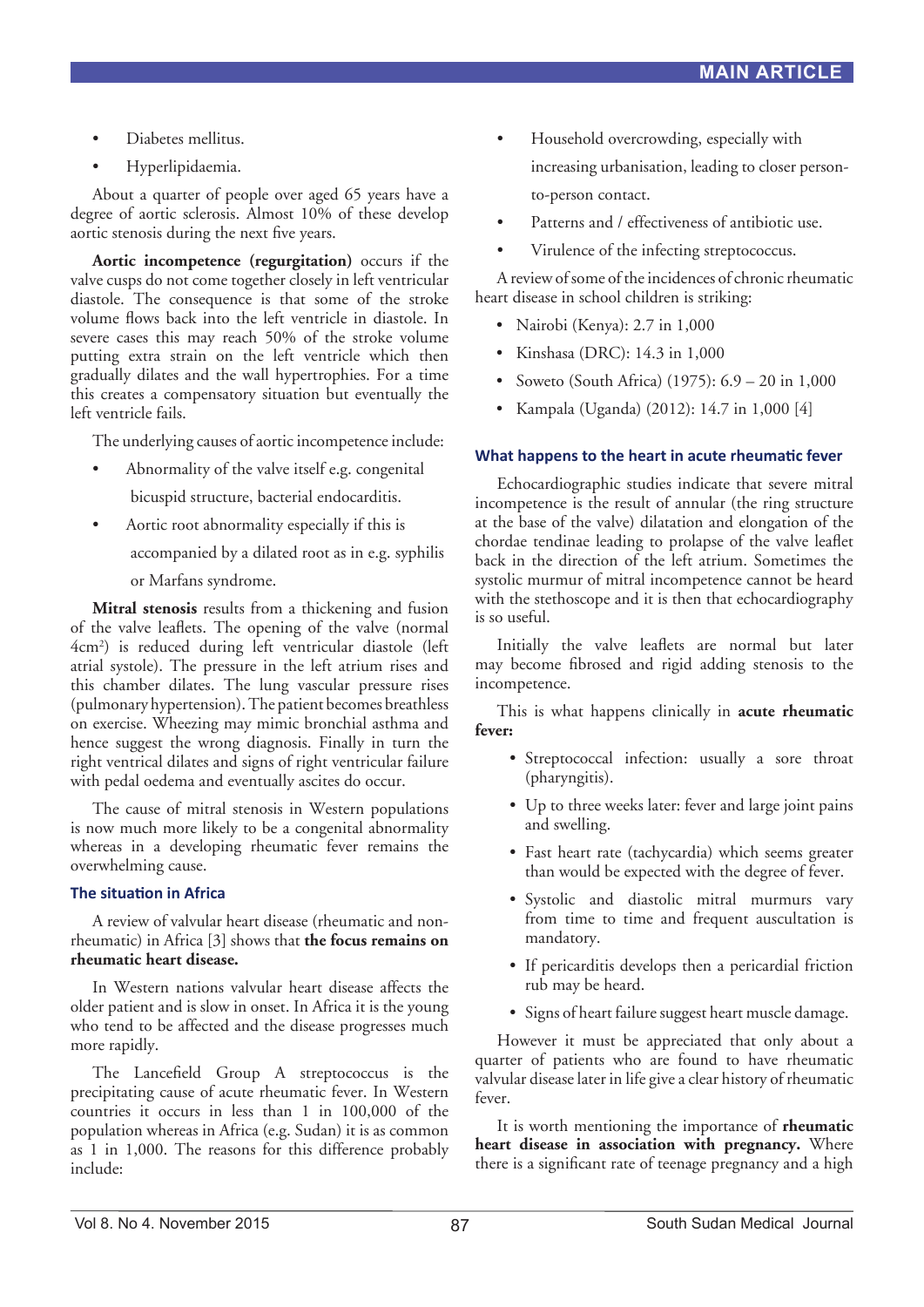incidence of rheumatic heart disease the coincidence of each condition in the same patient is potentially serious. But which patients are at greatest risk? Mitral stenosis is the most common lesion, it is the most serious lesion and may be discovered for the first time in the antenatal clinic. In practice there are three main situations that may face the clinician and obstetrician:

- Known mitral stenosis and wishes to become pregnant.
- Mitral stenosis that is well compensated in a patient already pregnant.
- Severe mitral stenosis, a critical cardiac state (i.e. poor haemodynamic condition) and in advanced pregnancy.

The physiologically increased cardiac rate during pregnancy with its reduced diastolic filling time of the left ventricle poses the main danger for the pregnant woman with mitral stenosis. Wherever possible such patients should be referred urgently for a specialist opinion. The options include the use of diuretics, a beta-blocker, mitral valvuloplasty and valve replacement. However the surgical options are likely not to be available.

#### **Non-rheumatic valvular heart disease in Africa**

All of the non-rheumatic heart conditions that occur in Western populations may, of course, appear in African countries but there are a number of differences.

#### **Bacterial endocarditis**

The high prevalence of rheumatic valvular heart disease in Africa means that there are large numbers of patients at risk of bacterial endocarditis. This places a great burden on limited healthcare resources. Clearly efforts must be directed at the prevention of rheumatic valvular disease by prevention of the original rheumatic process caused by the streptococcus: namely the effective treatment of streptococcal infections and improved social conditions where such infections proliferate.

In addition the sources of infection for the endocarditis must be managed. For example, by adequate dental care and **appropriate** antibiotic use especially for streptococcal throat infections. In the UK, National Institute for Health Care and Excellence guidelines [4] no longer advise prophylaxis. There is no clinical evidence that prophylactic antibiotics reduce the incidence of infective endocarditis. The disadvantages (e.g. allergic reactions and increased bacterial resistance) may be greater than the benefits. But does this also apply in the same way to African circumstances [6,7]? Antibiotic-related side effects do occur but are uncommon after a single dose of antibiotics as for prophylaxis [8,9]. The American Heart Association [9] considers it safe to give a single dose of a broad spectrum antibiotic (e.g. amoxicillin) if there is no

history of hypersensitivity. The controversy remains (see Author's note below).

#### **Secondary prevention of rheumatic heart disease**

This depends on adequate public health arrangements. Ideally benzathine penicillin 1.2 mega units once per month (or sulphadiazine 500mg twice daily) to those aged over 10 years and once daily to those under aged 10 years. The duration of this prophylaxis depends on how severe the original disease was and how long since the attack [10]. Usually the duration is taken as five years or until the patient is 18 years old.

#### **Submitral Aneurysm**

This condition is thought to be congenital in origin arising from a weakness in the mitral annulus. Most reports of this left ventricular aneurysm come from sub-Saharan Africa. It causes severe mitral incompetence because of undermining of the valve leaflets and papillary muscle. Sometimes the aneurysm ruptures into the left atrium. Cardiac dysrhythmias are common and myocardial ischaemia may be caused by compression of the left circumflex coronary artery. The only satisfactory treatment is surgical.

**Finally,** a quote directly from the publication by Essop and Nkomo [3]:

*"Africa faces many difficulties, and the challenge of preventing and treating the scourge of rheumatic heart disease is enormous. If we are to rise to this challenge, we need to establish the scope and magnitude of the problem with large, properly conducted epidemiological trials, and health authorities must be urgently convinced of the need to institute efficient and readily accessible programs for the primary and secondary prevention of rheumatic heart disease."* 

#### *References*

- 1. Ray, S. Changing epidemiology and natural history of valvular heart disease. *Clinical Medicine* 2010; 2 (10): 168 – 171.
- 2. Zanettini, R., Antonini, A., Gatto, G., Gentile, R., Tesei, S. And Pezzoli, G. Valvular heart disease and the use of dopamine agonists for Parkinson's disease. *New England Journal of Medicine* 2007; 356: 39 – 46.
- 3. Essop, M.R. and Nkomo, V.T. Rheumatic and nonrheumatic valvular heart disease: epidemiology, management and prevention in Africa. *Circulation*  2005; 112: 3584 – 3591.
- 4. Beaton, A. Okello, E., Lwabi, P., Mondo, C., McCarter, R. and Sable, C. *Circulation* 2012; 125 (25): 3127 – 3132.
- 5. NICE Clinical Guidelines. Prophylaxis against